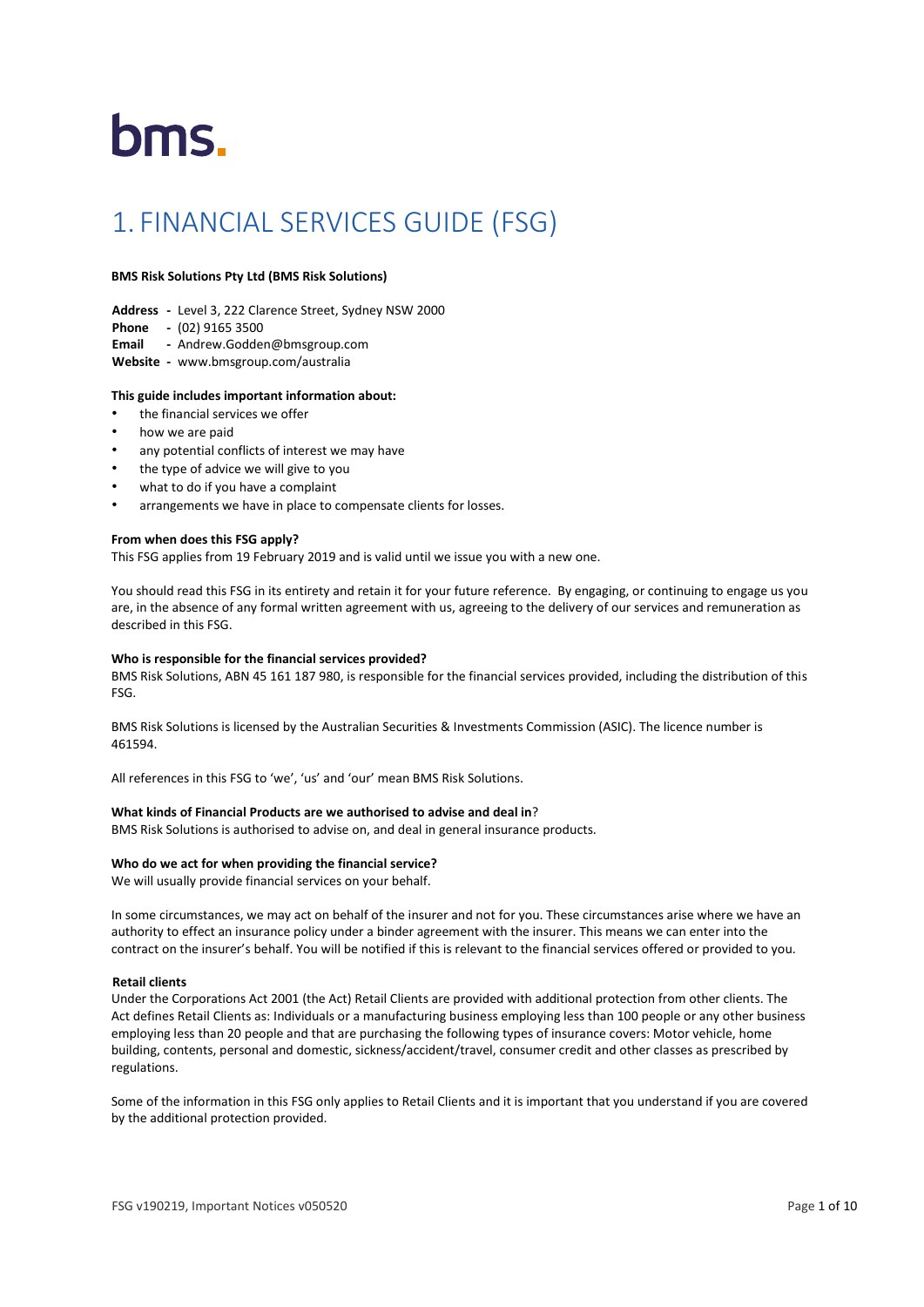# **Will I receive tailored advice?**

BMS is authorised to provide our retail clients with General Advice only and not tailored advice. General Advice does not take into account your particular needs and requirements and you should consider the appropriateness of this advice to your circumstances prior to acting upon it.

You should read the warnings that we give you carefully before making any decision about an insurance policy.

Where we provide you with advice about your insurance arrangements, that advice is current at the time that we give it. We will review your insurance arrangements when you inform us about changes in your circumstances, at the time of any scheduled status review or upon renewal of your insurances.

# **Contractual Liability and your insurance cover**

Many commercial or business contracts contain clauses dealing with your liability (including indemnities or hold harmless clauses). Such clauses may entitle your insurers to reduce cover, or in some cases, refuse to indemnify you at all. You should seek legal advice before signing and accepting contracts. You should inform us of any clauses of this nature before you enter into them.

# **What information do we need from you?**

We expect that you will provide us with accurate information that we request so that we have a reasonable basis on which to provide you with advice. We will rely on the accuracy and completeness of the information that you provide to us and do not independently verify the information before sending it to the insurer.

As a financial service provider, we have an obligation under the Anti-Money Laundering and Counter Terrorism Finance Act to verify your identity and the source of any funds. This means that we may need to ask you to present identification documents such as passports and driver's license. If this is the case we will handle this information in line with the Privacy Act.

# **What are the possible consequences of not providing this information?**

You are of course at liberty to decline to provide some or all of the information that we request, but if you do not provide it, any recommendations we make may not be appropriate to your needs and objectives. In certain cases, your failure to provide information may place us in a position where we cannot provide any advice or any financial services to you.

# **Duty of Disclosure**

# **Eligible contracts (Private Motor Vehicle, Strata, Home, Contents, Travel, Personal Accident / Disablement)**

If the insurer asks you questions that are relevant to their decision whether to insure you and on what terms, you are required to tell the insurer about anything you know and that a reasonable person in the circumstances would include in answering their questions.

At renewal the insurer may give you a copy of anything you previously told them and ask you to advise them if that information has changed. If they do this, you must tell them about any change or tell them if there is no change. If you don't tell the insurer about a change, the insurer assumes there is no change to this information.

This duty applies until the insurer agrees to insure you. You have the same duty before you renew, extend, vary or reinstate an insurance contract.

# **All other contracts**

Before you enter into an insurance contract, you have a duty to tell the insurer anything that you know, or could reasonably be expected to know, that may affect their decision to insure you and on what terms.

You have this duty until they agree to insure you. You have the same duty before you renew, extend, vary or reinstate an insurance contract.

You do not need to tell the insurer anything that:

- reduces the risk they insure you for; or
- is common knowledge; or
- they know or should know as an insurer; or
- they waive your duty to tell them about.

# **If you do not tell the insurer something**

If you don't tell the insurer something you are required to tell them, they may cancel your insurance contract or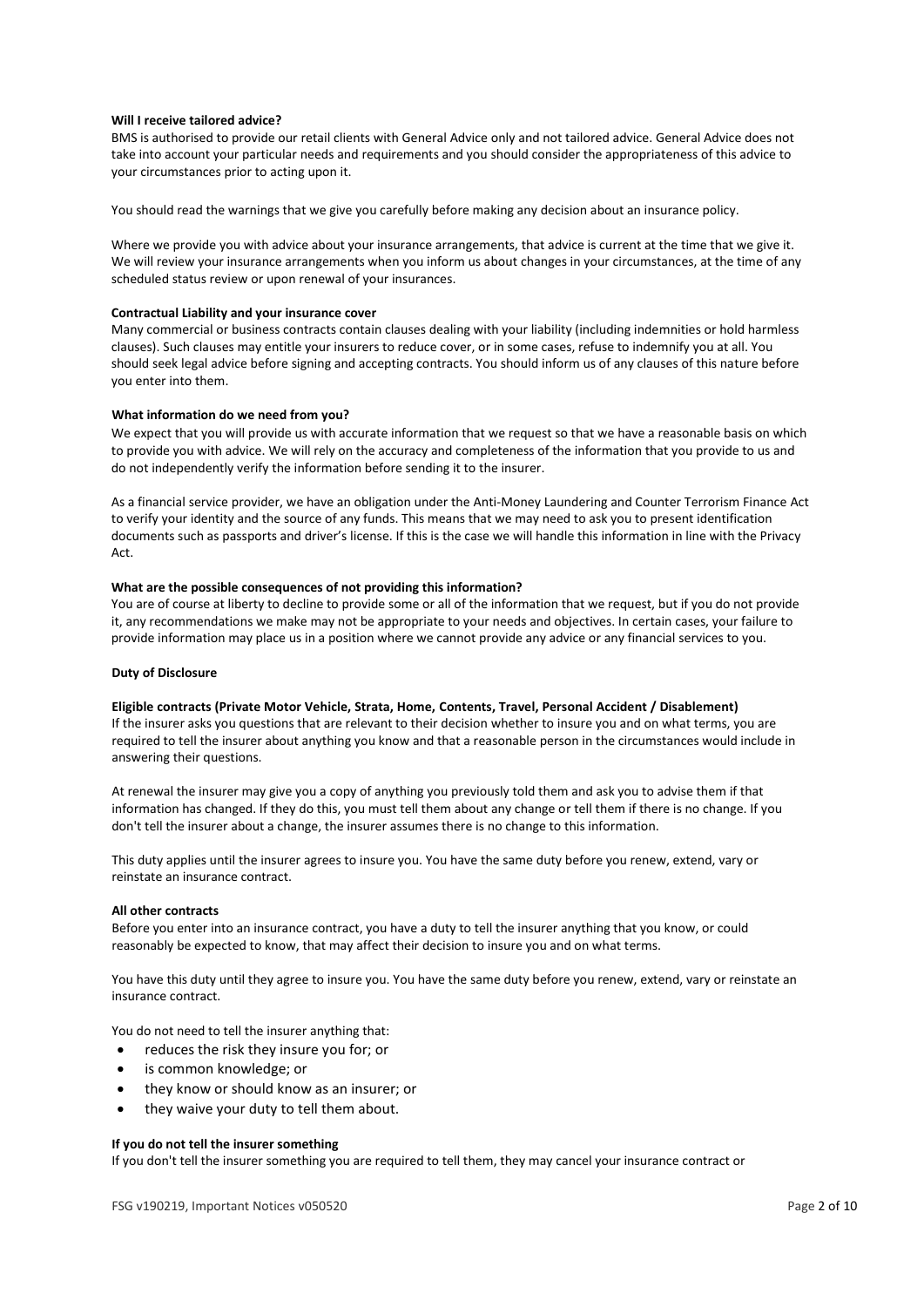reduce the amount they will pay you if you make a claim, or both. If your failure to tell them is fraudulent, they may refuse to pay a claim and treat the contract as if it never existed.

# **Cooling off period**

If you are a retail client your PDS will include details of any cooling off period that may apply. You may return the policy during the relevant period if cooling off applies.

#### **Relationships or associations which might influence us in providing you with a financial service**

We are not controlled by any financial institution(s) such as a fund manager, bank, insurance company or trade/credit union. None of these institutions has a vested interest in our business and are not therefore in a position to influence us in the provision of advice.

We may have arrangements with insurers which limit our ability to provide you a service, if you fall outside of the criteria of the arrangement agreed with the insurer.

If a person has referred you to us, we may pay them a part of any fees or commission received. If you are a Retail Client and receive Personal Advice full remuneration details will be disclosed in the SOA or invoices related to the advice.

We are a Steadfast Group Limited (Steadfast) Network Broker. Steadfast has exclusive arrangements with some insurers and premium funders (Partners) under which Steadfast will receive between 0.5 – 1.5% commission for each product arranged by us with those Partners. Steadfast is also a shareholder of some Partners. We may receive a proportion of that commission from Steadfast at the end of each financial year (or other agreed period).

As a Steadfast Network Broker we have access to member services including model operating and compliance tools, procedures manuals and training, legal, technical, banking and recruitment advice and assistance, group insurance arrangements, product comparison and placement support, claims support and group purchasing arrangements. These member services are either funded by Steadfast, subsidised by Steadfast or available exclusively to Steadfast Network Brokers for a fee. You can obtain a copy of Steadfast's FSG at [www.steadfast.com.au.](http://www.steadfast.com.au/)

# **Privacy**

We are committed to protecting your privacy. We use the information you provide to advise about and assist with your insurance needs. We provide your information to insurance companies and agents that provide insurance quotes and offer insurance terms to you or the companies that deal with your insurance claim (such as loss assessors and claims administrators). Your information may be given to an overseas insurer (like Lloyd's of London) if we are seeking insurance terms from an overseas insurer, or to reinsurers who are located overseas. We will try to tell you where those companies are located at the time of advising you. We also provide your information to the providers of our policy administration and broking systems that help us to provide our products and services to you. We do not trade, rent or sell your information. If you don't provide us with full information, we can't properly advise you, seek insurance terms for you, or assist with claims and you could breach your duty of disclosure.

For more information about how to access the personal information we hold about you and how to have the information corrected and how to complain if you think we have breached the privacy laws, ask us for a copy of our Privacy Policy or visit our website.

#### **How can you give us instructions about Financial Products?**

You may tell us how you would like to give us instructions. For example by telephone, email or other means.

If we provide you with execution related telephone advice, you may request a record of the execution related telephone advice, at that time or up to 90 days after providing the advice.

If you have supplied your email address to us, we will send insurance documents including this FSG and any PDS (if required) to that email address either as attachments or links to documents/websites, unless you tell us you would like to receive those documents in a different form.

#### **How will you pay for the service?**

For each insurance product the insurer will charge a premium which includes any relevant taxes, charges or levies.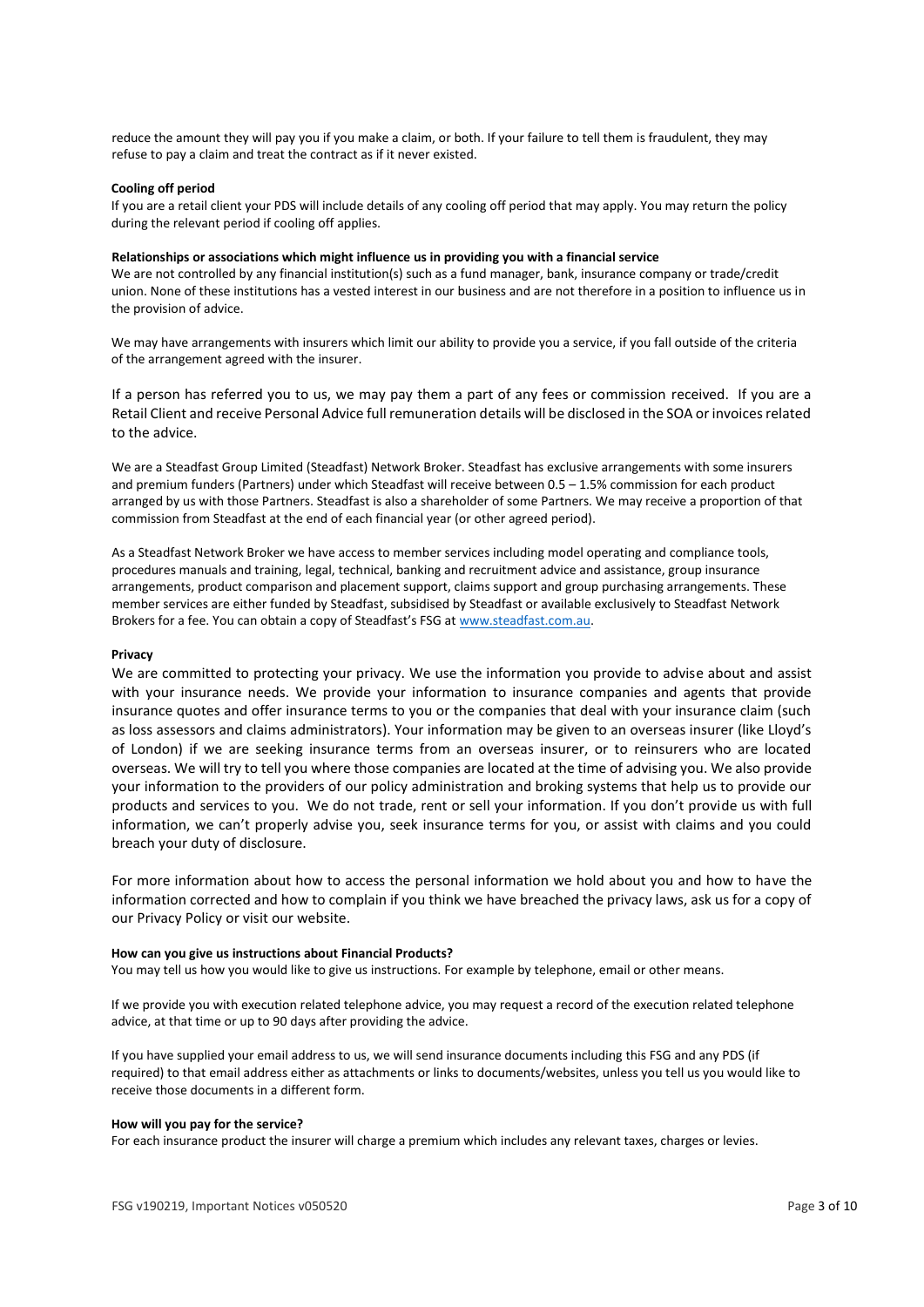The amount you pay may also include a fee from BMS Risk Solutions for arranging the policy. The Corporations Act requires us to fully disclose all fees and charges, so if you are in doubt please ask us to explain.

Depending upon the insurance product, you will make payment of the premium and any fees that we may apply for arranging your insurance policy:

- directly via an online service;
- directly to us following an invoice (payable in 30 days);
- through an Association in which you hold membership.

If you do not pay the premium the insurer may cancel the contract, and you would not be insured. The insurer may also charge a premium for the time on risk.

Your payment of the premium is treated as acceptance of all of the terms and conditions of the associated insurance policy.

Where you have paid a premium directly to us, we hold it on trust for you until we pass it on to the insurer. We will retain any interest earned on the premium during that period.

If your insurance contract is cancelled or varied before the expiry of the period of insurance, you will be paid any refunded pro-rata premium received from the insurer. We will retain all of our commission, fees and other remuneration in full in the event of any early cancellation or variation of your insurance contract or adjustment of premium. We may charge an additional fee for processing your request to cancel, or vary your insurance contract and you agree that this fee may be offset against any premium pro-rata refund you are entitled to.

We may offer premium funding so you can pay your insurance by instalments. Such funding would incur an interest charge, which would be advised to you before you decide on this payment method. We may also charge you a fee for this facility.

If you pay by credit card, we may charge you a credit card fee, which will be disclosed to you. This fee covers the cost of bank charges etc. associated with such facilities

# **What remuneration, commission, fees or other benefits do we receive in relation to providing you with financial services?**

We are remunerated through the fees you pay, and a percentage of the premium – a 'commission' – which we receive from the insurers. The commission we receive may vary from insurer to insurer and from product to product and does not influence the amount that you pay. It varies between 0-30% of the base premium you pay.

We may also earn remuneration where we act as an agent for an insurer under a binder authority. The remuneration we receive from these arrangements is generally a mixture of a flat processing fee and variable performance fees and commissions. The performance fees and commissions are determined by the nature of the arrangement and, in the case of the performance fees, may be influenced by the profitability of the relevant portfolio.

If we arrange premium funding we may be paid a commission by the premium funder.

All fees and commissions are payable to BMS Risk Solutions. When we give you General Advice, full commission information (including dollar amounts) will be provided on request.

All fees payable for our services will be advised to you at the time of providing the advice or service.

We may receive additional remuneration from insurers with whom we have profit share or volume bonus arrangements. This remuneration is payable if we meet certain agreed sales and/or profitability targets set by the insurer. If we have profit share arrangements with an insurer that apply to a product we recommend to you, we will advise you of this at the time of making any such recommendation if the amount involved is material.

# **How our representatives are paid**

Our representatives do not receive any benefit directly from the sale of a product to you. Our representatives may receive bonuses payable based on the overall performance of our business.

# **What information do we maintain on file and can you examine your file?**

We need to hold all information you give us for a period of 7 years. You can view information held by us by making a written request.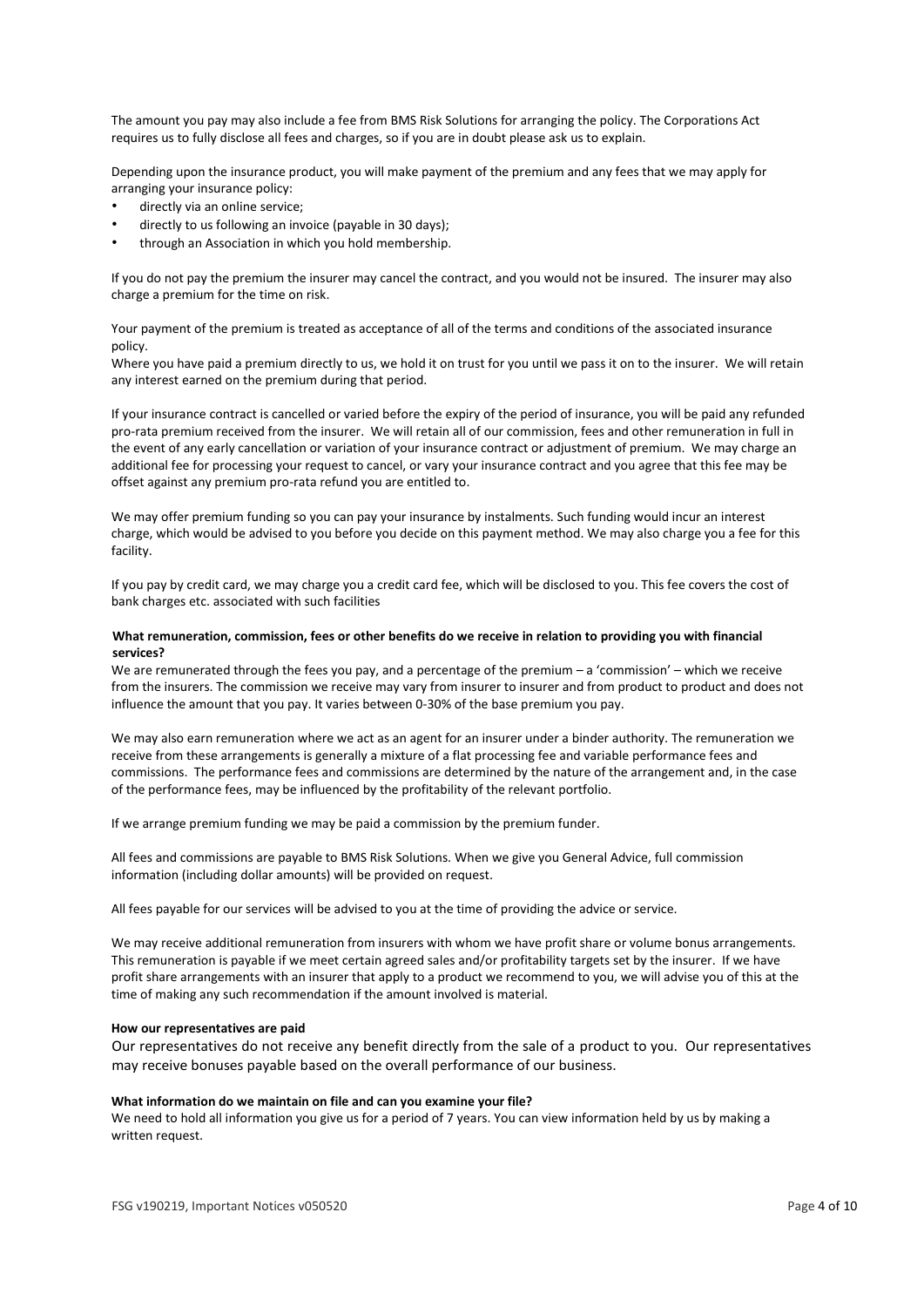# **What kind of compensation arrangements are in place and are these arrangements compliant?**

BMS Risk Solutions has Professional Indemnity Insurance in place to cover the financial services that we provide. We understand that it is sufficient and appropriate to meet our obligations as the holder of an Australian Financial Services license. The policy includes coverage for claims made in relation to the conduct of representatives/employees who no longer work for us (but who did at the time of the relevant conduct).

# **Conflicts of interest**

As a business we have relationships with and receive income from various third parties as detailed in this FSG. Any material conflicts that impact our advice, that are not mentioned in this FSG, will be advised to you on the invoices related to that advice.

# **What should you do if you have a complaint?**

BMS Risk Solutions is committed to providing quality advice to our clients. This commitment extends to providing accessible complaint resolution mechanisms for our clients. If you have any complaint about the service provided to you, please contact your broker first to discuss your concern, or you can contact our Complaints Manager at the contact details at the top of this FSG.

If an issue has not been resolved to your satisfaction, you can lodge a complaint with the Australian Financial Complaints Authority, or AFCA. AFCA provides fair and independent financial services complaint resolution that is free to consumers.

| Website:       | www.afca.org.au                          |
|----------------|------------------------------------------|
| Email:         | info@afca.org.au                         |
| Telephone:     | 1800 931 678 (free call)                 |
| In writing to: | <b>Australian Financial Complaints</b>   |
|                | Authority, GPO Box 3, Melbourne VIC 3001 |

# 2.Duty of Disclosure

# **INTRODUCTION**

When you take out insurance or renew or vary a policy you hold, by law you have a duty to disclose relevant information about the risk relating to you as the insured or your business.

The Insurance Contracts Act 1984 requires insurance companies to tell you about the duty of disclosure and the impact of failing to disclose information to the insurer. If you are uncertain as to whether particular information is relevant to the insurer's decision to insure, please contact and we can help you identify whether the information should be disclosed to the insurer on the application or upon renewal or variation of the insurance.

Many policies will be subject to the Insurance Contracts Act because the proper jurisdiction of the insurance contract will be the laws of Australia. For other types policies (e.g. marine insurance or policies placed overseas), the duty of disclosure exists under the common law.

# **YOUR DUTY OF DISCLOSURE – CONTRACTS OF GENERAL INSURANCE SUBJECT TO the INSURANCE CONTRACTS ACT 1984**

Before you enter into a contract of general insurance with an Insurer, you have a duty, to tell the Insurer anything that you know, or could reasonably be expected to know, that may affect the Insurer's decision to insure you and on what terms.

You have this duty until the Insurer agrees to insure you.

You have the same duty before you renew, extend, vary or reinstate a contract of general insurance.

You do not need to tell us anything:

- that reduces the risk the Insurer insures you for; or
- that is common knowledge; or
- that your Insurer knows or ought to know as an insurer; or
- the Insurer waives your duty of compliance about.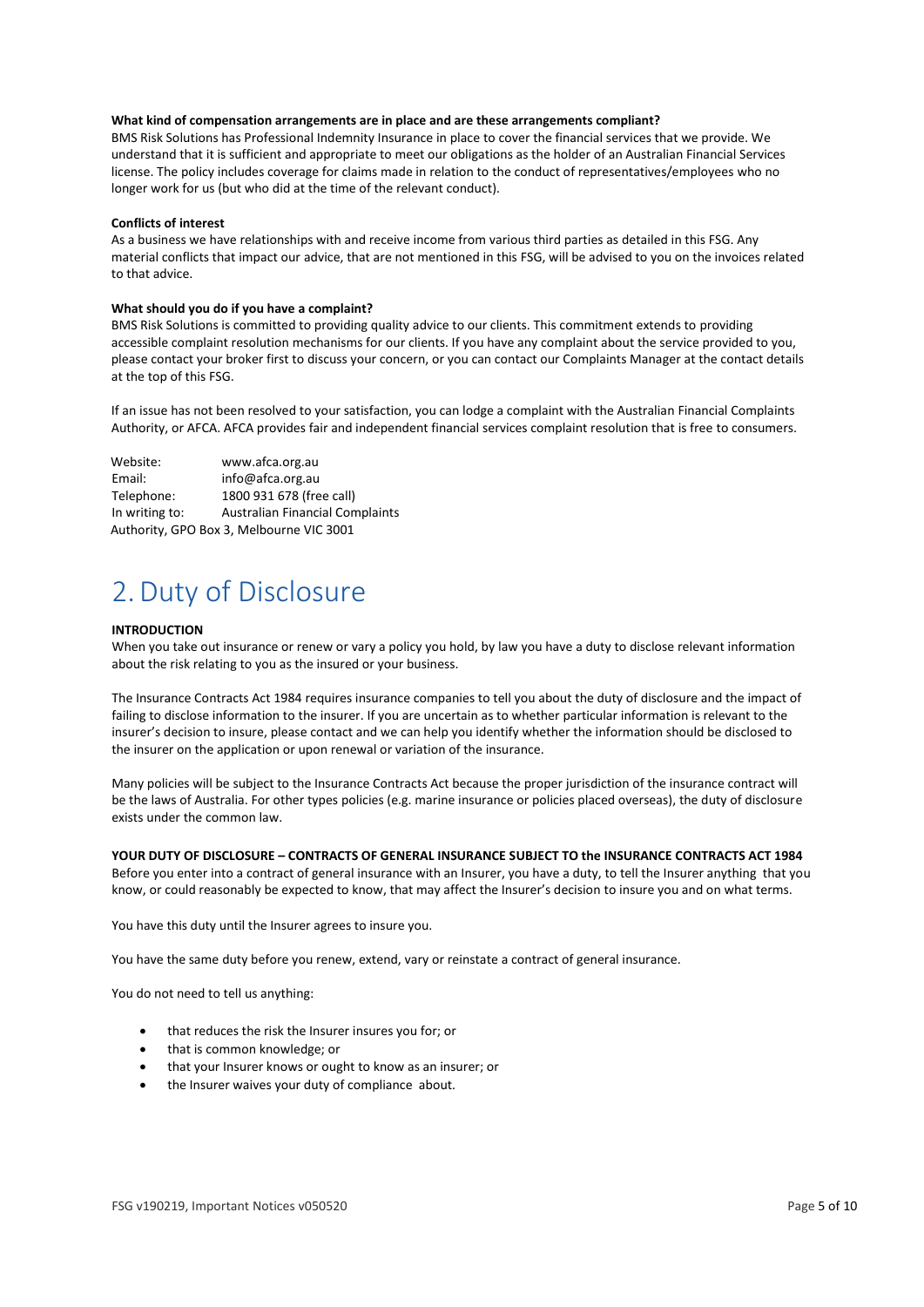# **If you do not tell us something**

If you do not tell the Insurer something you are required to, the Insurer may cancel the contract or reduce the amount they will pay you if you make a claim, or both. If your failure to tell the Insurer is fraudulent, the Insurer may refuse to pay a claim and treat the contract as if it never exists.

# 3. Important Notices & Information

For your protection, we draw your attention to the following important information.

# **UTMOST GOOD FAITH**

Every contract of insurance is subject to the doctrine of utmost good faith which requires that the parties to the contract should act toward each other with the utmost good faith. Failure to do so on your part may prejudice any claim or the continuation of cover provided by Insurers.

### **UNDER-INSURANCE**

Reviewing the sums insured and declared values in your policies on a regular basis and at each renewal will help you to ensure that you have maximum protection under your policies.

Consider whether you require cover for replacement on a 'new for old' basis and other costs such as removal of debris. The value of the property/assets insured may need to be updated if you change locations, renovate or expand your premises, or purchase new property/assets.

If you don't check these values and advise us of changes you require, you could be underinsured as the insurer may apply an Average or Co-insurance clause.

# **AVERAGE OR CO-INSURANCE**

Some policies contain an Average/Co-Insurance clause which means that you must insure for the full insurable value of the property insured. If you under-insure, your claim may be reduced in proportion to the amount of the under-insurance.

A simple example, illustrating the basic principle, application and effect of the Average/ Co-Insurance clause is as follows:

| Full (Replacement) Value                                                                                          |    | \$1,000,000 |
|-------------------------------------------------------------------------------------------------------------------|----|-------------|
| Sum Insured                                                                                                       |    | \$500.000   |
| Therefore you would be self insured for 50% of the full value.                                                    |    |             |
| Amount of Claim, say                                                                                              | S. | 100.000     |
| Amount payable by Insurers as a result of the application of Average/Co-Insurance<br>(being 50% of the \$100,000) | S. | 50.000      |

# **AVERAGE/CO-INSURANCE - BUSINESS INTERRUPTION POLICIES**

Some policies contain an Average/Co-Insurance clause which is fully set out in the "Basis of Cover" or "Policy Specification" of the policy. For the types of cover most usually provided, the Average/Co-Insurance calculation is arrived at by applying the Rate of Gross Profit, Revenue or Rentals (as applicable) to the Annual Turnover, Revenue or Rentals (as applicable); these factors first being appropriately adjusted as provided for in the "Trend of Business" or "Other Circumstances" clauses.

If you are in any doubt regarding this clause insofar as it applies to your policy, please contact your Account Manager for assistance.

# **SUBROGATION AND/OR HOLD HARMLESS AGREEMENTS**

You may prejudice your rights with regard to a claim if, without prior agreement from your Insurers, you make any agreement with a third party that will prevent the Insurer from recovering the loss from that, or another party who would be otherwise liable. This can occur when you sign a contract containing an indemnity clause, "hold harmless" clause or release.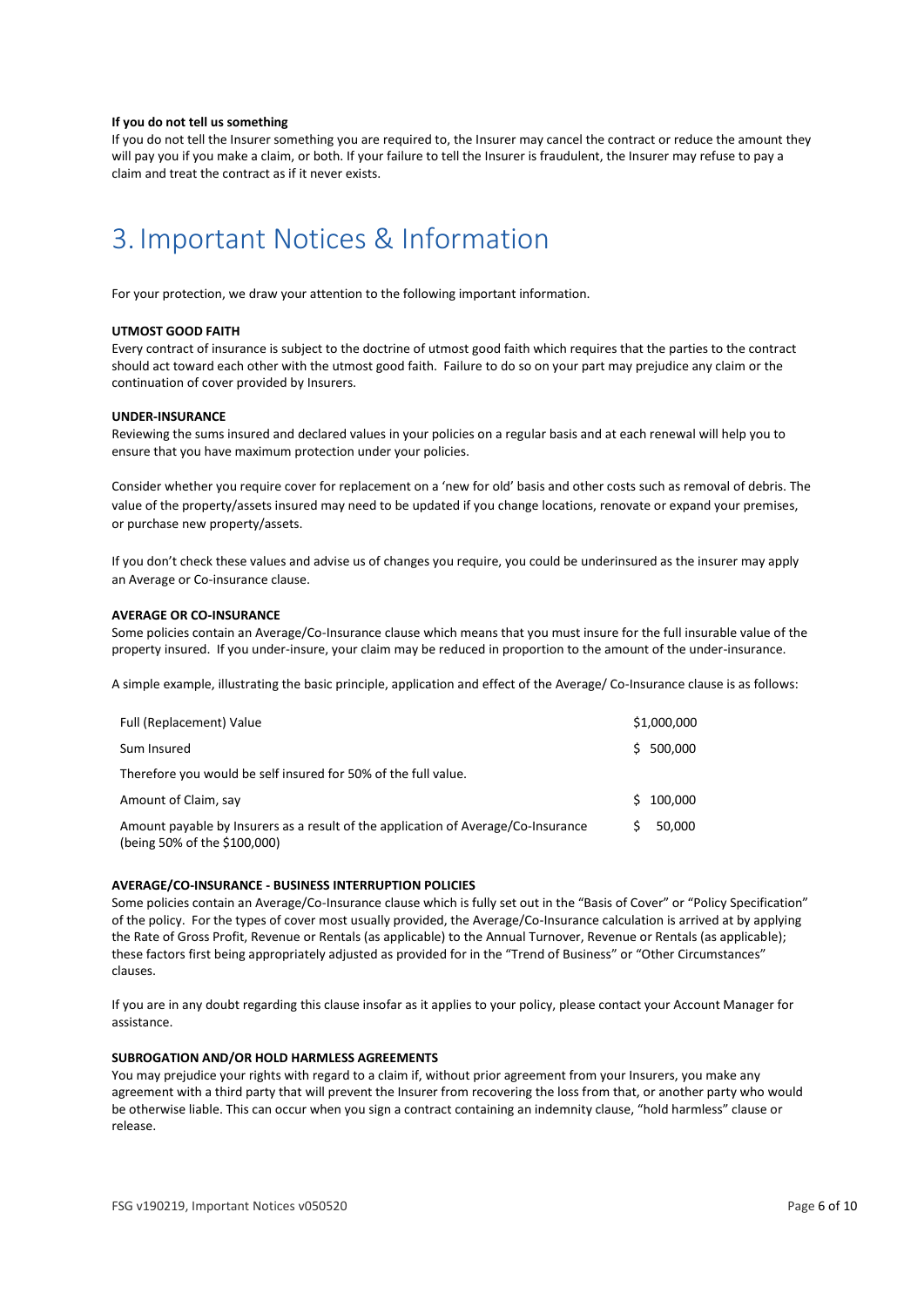Some policies contain provisions that either exclude the Insurer from liability, or reduce its' liability, if you have entered into any agreements that exclude or limit your rights to recover damages from another party in relation to any loss, damage or destruction that is the subject of a claim under the policy or where you assume liability under a contract which is different to your liability at law. This is known as a 'contractual liability exclusion' and often appears in public and products liability, broadform liability and professional indemnity policies.

Examples of such agreements are the "hold harmless" clauses which are often found in leases, in property management contracts, in maintenance or supply contracts from burglar alarm or fire protection installers and in repair contracts. Other contracts you sign from time to time relating to your business operations (e.g. supply agreements, equipment hire contracts, event hire contracts, labour hire contracts, subcontracts, design and construct contracts, consultancy agreements etc.) may contain indemnity clauses and releases which may trigger the operation of policy exclusions or breach the conditions of your insurance.

Do not sign a contract or lease without contacting your broker and/or taking legal advice as to whether the contract terms will prejudice your insurance protection under your policies. If you are in doubt or require further assistance, please consult your Account Manager.

# **UNNAMED PARTIES AND OTHER POLICY REQUIREMENTS**

If you require a person to be named as a co-insured, joint insured, insured person or if you require the interest of a party to be covered by your policy, you MUST request this. Most policy conditions will exclude indemnity to other parties (eg, mortgagees, lessors, principals etc) unless their interest is properly noted on the policy. Please note, we cannot guarantee that an insurer will accommodate a request to include a further party as an insured under your policy or to note the interests of another party on your policy.

If this is a requirement under a contract or agreement, do not sign the contract without checking with us as to whether the insurer is prepared to include the other party as an insured or note that party's interests. You should be aware that it may not be in your best interests to make arrangements to have someone else insured under the terms of your policy.

If you would like assistance or guidance with the insurance requirements under a contract, please consult your Account Manager.

# **INSURANCE PLACED WITH UNAUTHORISED FOREIGN INSURERS**

We will identify the policies that we have placed with an unauthorised foreign insurer (on your instructions) and the specific information relating to that insurer.

If the policy is an atypical risk or the policy cannot reasonably be placed with an Australian authorised insurer and we have placed the policy with an unauthorised foreign insurer (on your behalf), please note:

An unauthorised foreign insurer is an insurer that is not authorised under the Insurance Act 1973 (Act) to conduct insurance business in Australia and is not subject to the provisions of that Act, which establishes a system of financial supervision of general insurers in Australia that is monitored by the Australian Prudential Regulation Authority (APRA).

The insurer cannot be a declared general insurer for the purpose of Part VC of the Insurance Act 1973, and, if the insurer becomes insolvent, you will not be covered by the Federal Government's Financial Claims Scheme provided under Part VC of that Act.

You should consider whether you require further information regarding:

- The country in which the insurer is incorporated, and what scheme of financial supervision of insurers applies;
- The paid up capital of the insurer;
- The insurer's rating by credit rating agencies;
- The insurer's financial reports; and
- Which country's laws will determine disputes in relation to the policy.

As your insurance broker, we do not warrant or guarantee the current or ongoing solvency or financial viability of the insurer because we have no control over the insurer's performance and this can be affected by many complex commercial and economic factors. The solvency of an insurer can change significantly between the time an insurance contract is entered into and the time a claim may be made. If you have concerns about the insurer's solvency you should review the insurer's credit rating from time to time.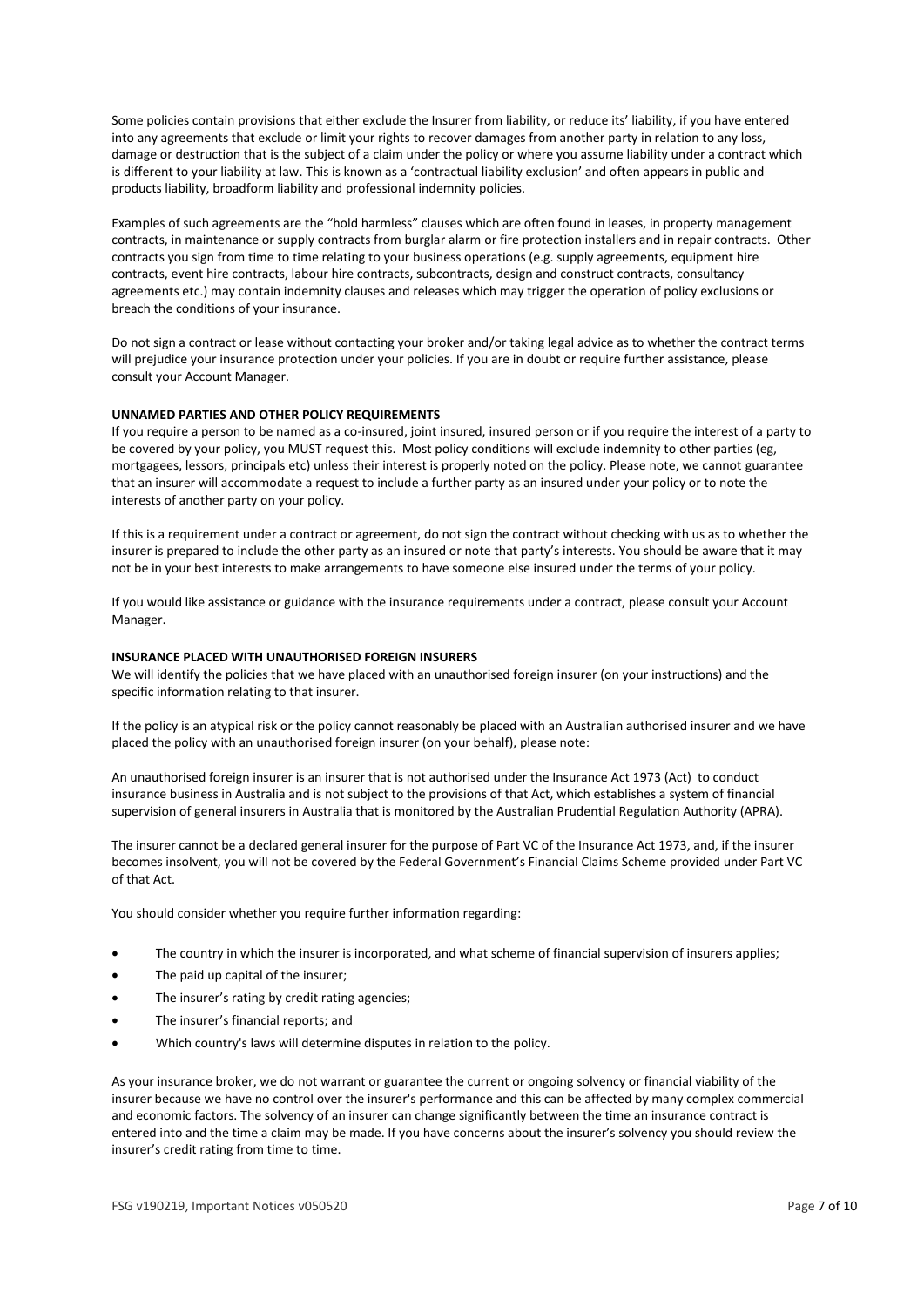This notice also applies to all variations and renewals of the insurance arranged by us with the insurer.

# **CLAIMS MADE DURING THE PERIOD OF INSURANCE**

Your attention is drawn to the fact that some policies (for example, professional indemnity insurance) provide cover on a "claims made" basis which means that claims first advised to you (or made against you) and reported to your insurer during the Period of Insurance are recoverable irrespective of when the incident causing the claim occurred, subject to the provisions of any clause relating to a "retroactive date".

You should also note that, in terms of the provisions of Section 40(3) of the Insurance Contracts Act 1984, where you give notice in writing to the Insurer of facts that might give rise to a claim against you as soon as is reasonably practicable after you become aware of those facts (but before the insurance cover provided by the contract expires) then the Insurer is not relieved of liability under the contract in respect of the claim, when made, by reason only that it was made after the expiration of the Period of Insurance cover provided by the contract.

In order to ensure that any entitlement under the policy is protected, you must therefore report all incidents that may give rise to a claim against you to the Insurers without delay after such incidents come to your attention and prior to the expiration of the policy period.

# **CLAIMS OCCURRING PRIOR TO COMMENCEMENT**

Your attention is drawn to the fact that your policies do not provide indemnity in respect of events that occurred PRIOR to commencement of the contract.

# **NOT A RENEWABLE CONTRACT**

Cover under your policies terminates on the date indicated in the BMS tax invoice or adjustment note.

Some policies are not renewable contracts. If you wish to effect similar insurance for any subsequent period, it will be necessary for you to complete a new proposal prior to the termination of the current policy so that terms of insurance and quotations can then be developed for your consideration.

# **LEASING, HIRING AND BORROWING PROPERTY**

When you lease, hire or borrow property, make sure that the contract clearly identifies who is responsible to insure the property. This will help avoid arguments after a loss and ensure that any claims are efficiently processed.

(Where relevant) your Industrial Special Risks policy automatically covers property you are responsible to insure, subject to the policy deductible. The decision as to who should insure the property is not left to your discretion. You may have other insurance (for example, public liability) which may assist you meet claims relating to property damage or personal injury caused to or by property which you lease or hire. Please note, there is usually a sub-limit on the amount of claims that can be made for damage to property in your temporary cared, custody or control.

If the responsibility to insure lies with the owner, we recommend you try to ensure the lease or hire conditions waive any rights of recovery against you, even when the damage is due to your negligence. This will prevent the owner's Insurer making a recovery against you. If there are no lease or hire conditions, you should write to the owner asking who is to insure the property.

# **APPLICATION AND AMOUNT OF GST ON INSURANCE POLICIES**

Most insurance is deemed a taxable supply (ie, it is not GST-free).although there are some classes of insurance that do no attract GST.

For the majority of insurance policies issued, the Insurer has a liability to pay GST. This liability can be passed on to you. If you are registered for GST, you may be able to claim any GST back from the Australian Taxation Office as an Input Tax Credit ("ITC").

The consideration paid for an insurance policy consists of premium plus fire service levies (where applicable) and stamp duty.

GST is applied to that part of the amount to be paid net of stamp duty but including any fire services levy.

# **DECLARATION OF SUMS INSURED**

If you are registered for GST, you should consider the net amount (after all ITCs have been taken into account) which is to be insured and advise the sums insured or asset values or turnover on a GST Exclusive basis.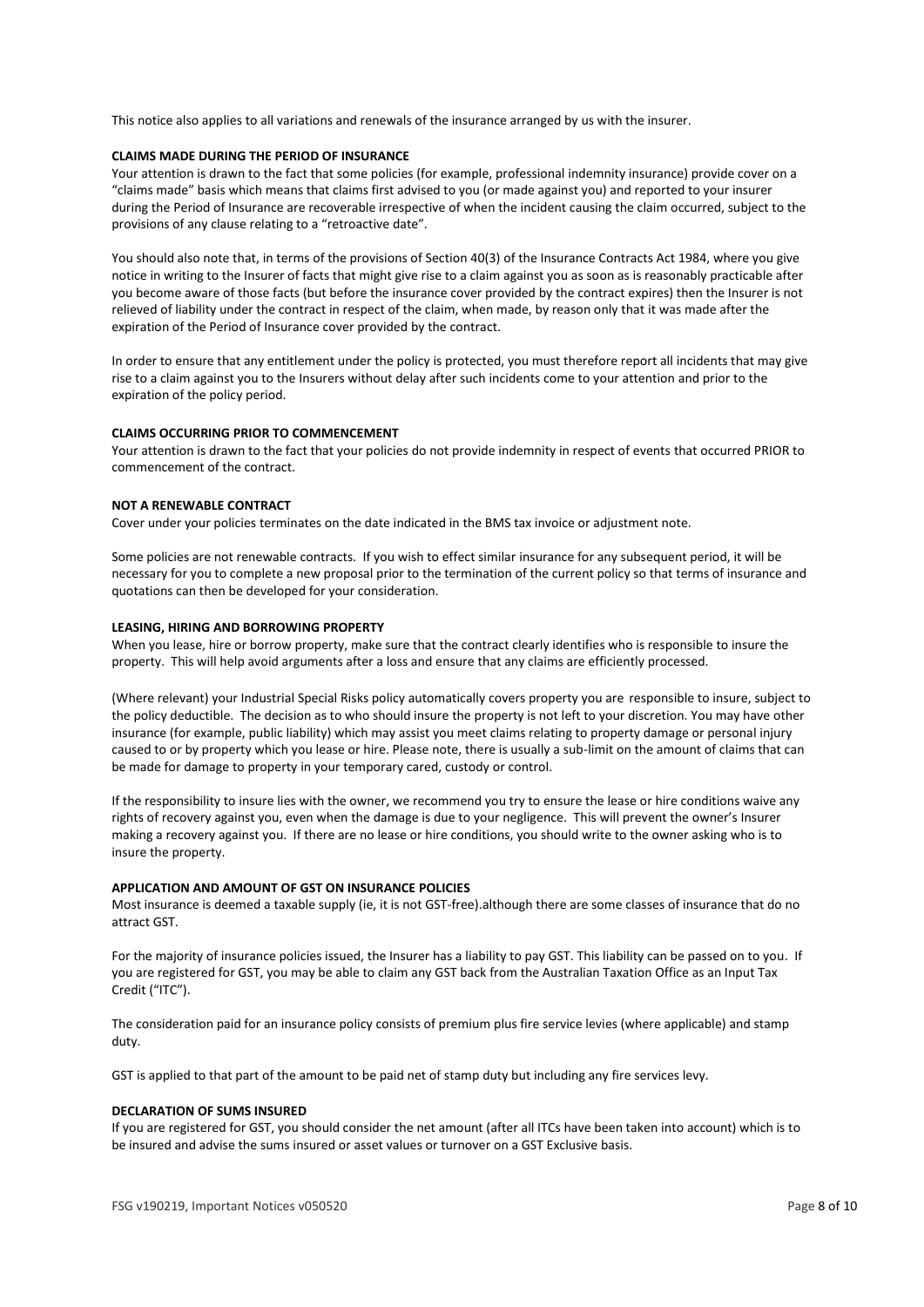If you are not registered for GST (so wholly input taxed) or are registered but only partially input taxed, you will need to advise the sums insured or asset values or turnover on a GST Inclusive basis in addition to your precise taxable status.

# **INSURANCE CLAIMS AND THE APPLICATION OF THE POLICY EXCESS OR DEDUCTIBLE**

Payment of an excess is not treated as consideration for a taxable supply and is therefore not subject to GST.

### **INSURANCE CLAIMS AND GST**

The treatment of settlements for GST purposes depends on whether or not you are registered for GST and your entitlement to claim a full or partial ITC on the premium paid.

# **Registered for GST**

Where you are registered for GST, you are entitled to an ITC on a premium to the extent that it is acquired for a taxable purpose. If you are entitled to an ITC in respect of the premium, you must notify the Insurer of the percentage that you are entitled to claim. This must be done on or before making the claim.

So long as the percentage notified to the Insurer is correct, you will have no GST liability on a settlement received under the policy.

Settlements where a registered business can claim a partial ITC will be for an amount somewhere between the GSTexclusive and the GST inclusive price (depending on the entitlement).

#### **Unregistered for GST**

Where you are not registered for GST, you are not entitled to claim an ITC on the premium and have no liability to pay GST on the settlement.

Settlements to non registered entities will be for the "GST-inclusive price" of the insured item.

It is important to note that an Insured is not liable to pay GST on claim payments, provided they have informed their Insurer as to their entitlement to an ITC on the premium paid on the policy (or their tax status). This must be done at (or before) the time of a claim.

The tax status is the percentage you are entitled to claim as an ITC for the GST on the premium paid on any policy. If you are registered for GST, it is a requirement under the GST legislation for you to advise your Insurer(s) of your ABN and tax status. Failure to do so may result in you having a GST liability on any claim settlement made under any policy.

The level of your tax status is a matter to be determined by a professional tax adviser.

Our advice to you regarding the application of GST on general insurance policies is offered in our capacity as Insurance Brokers. The level of your Tax Status as a business registered for GST is a matter to be assessed by your professional taxation adviser. We cannot and do not accept liability for the consequences of any information provided to your Insurer regarding your entitlements to Input Tax Credits on the premiums paid on your insurance policies.

# **RETAIL CLIENT ADVICE WARNING**

Under the Corporations Act 2001 and associated Regulations Retail Clients are provided with additional levels of protection from other insurance purchases. The Act defines Retail Clients as:

Individuals or a small manufacturing business employing less than 100 people or any other business employing less than 20 people

And that are being provided a financial service or product that relates to the following insurance covers:

- Motor Vehicle (under 2 tonne),
- Home Building, Contents, Personal and Domestic,
- Sickness and Accident or Travel,
- Consumer Credit, and
- Other classes as prescribed by regulations.

# **WHAT ADVICE IS BEING PROVIDED (RETAIL CLIENTS ONLY)**

If you are a retail client, then the advice that we give you will be general advice in relation to the retail products. general advice is advice that has been prepared without considering your current objectives, financial situation and needs. therefore, before acting on the advice you should consider the appropriateness of the advice having regard to your current objectives, financial situation and needs. please check the policy schedule carefully to ensure that the sum insured is